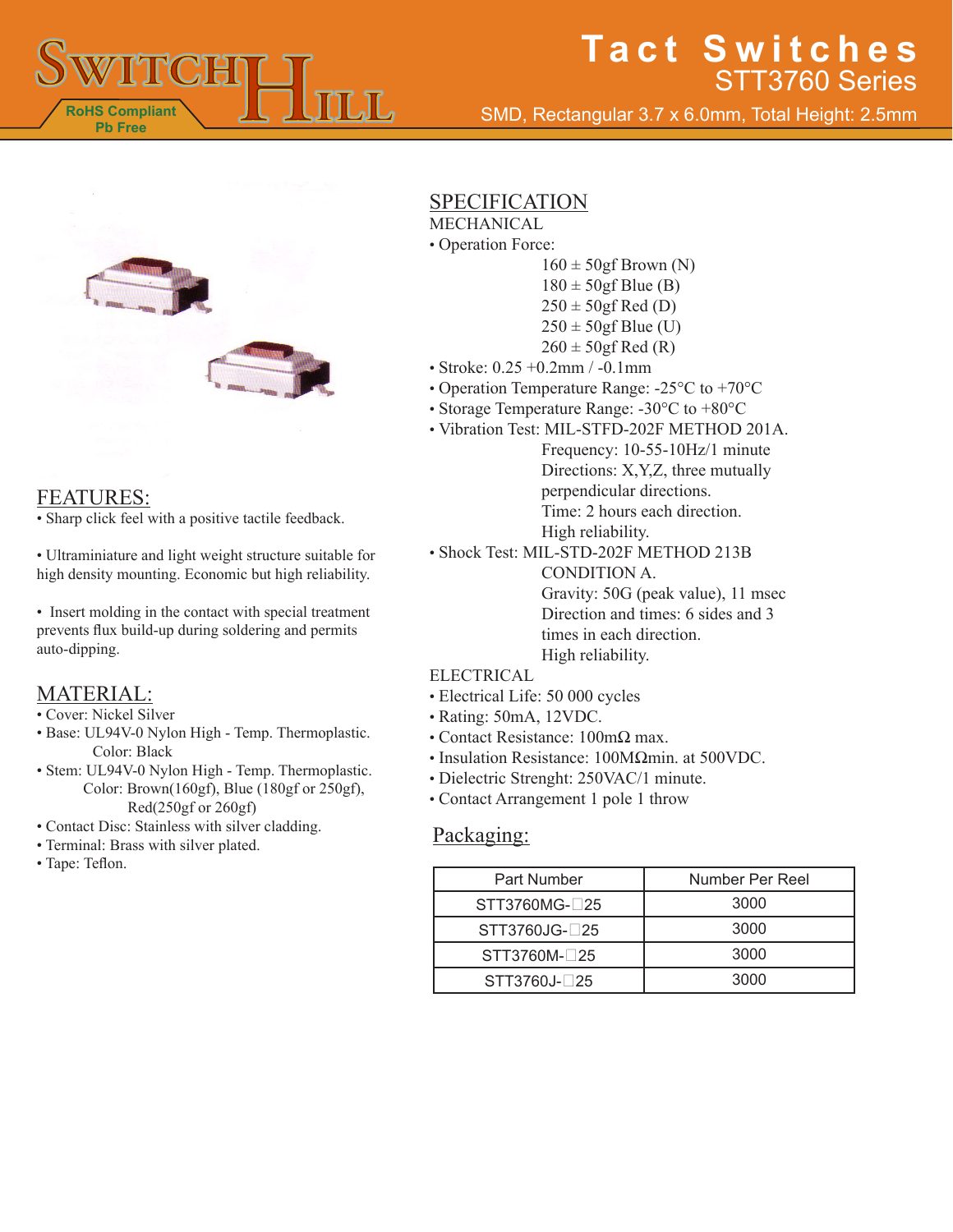

# **Tact Switches** STT3760 Series

SMD, Rectangular 3.7 x 6.0mm, Total Height: 2.5mm

## STT3760MG-∩25











## STT3760JG-□25





CIRCUIT DIAGRAM

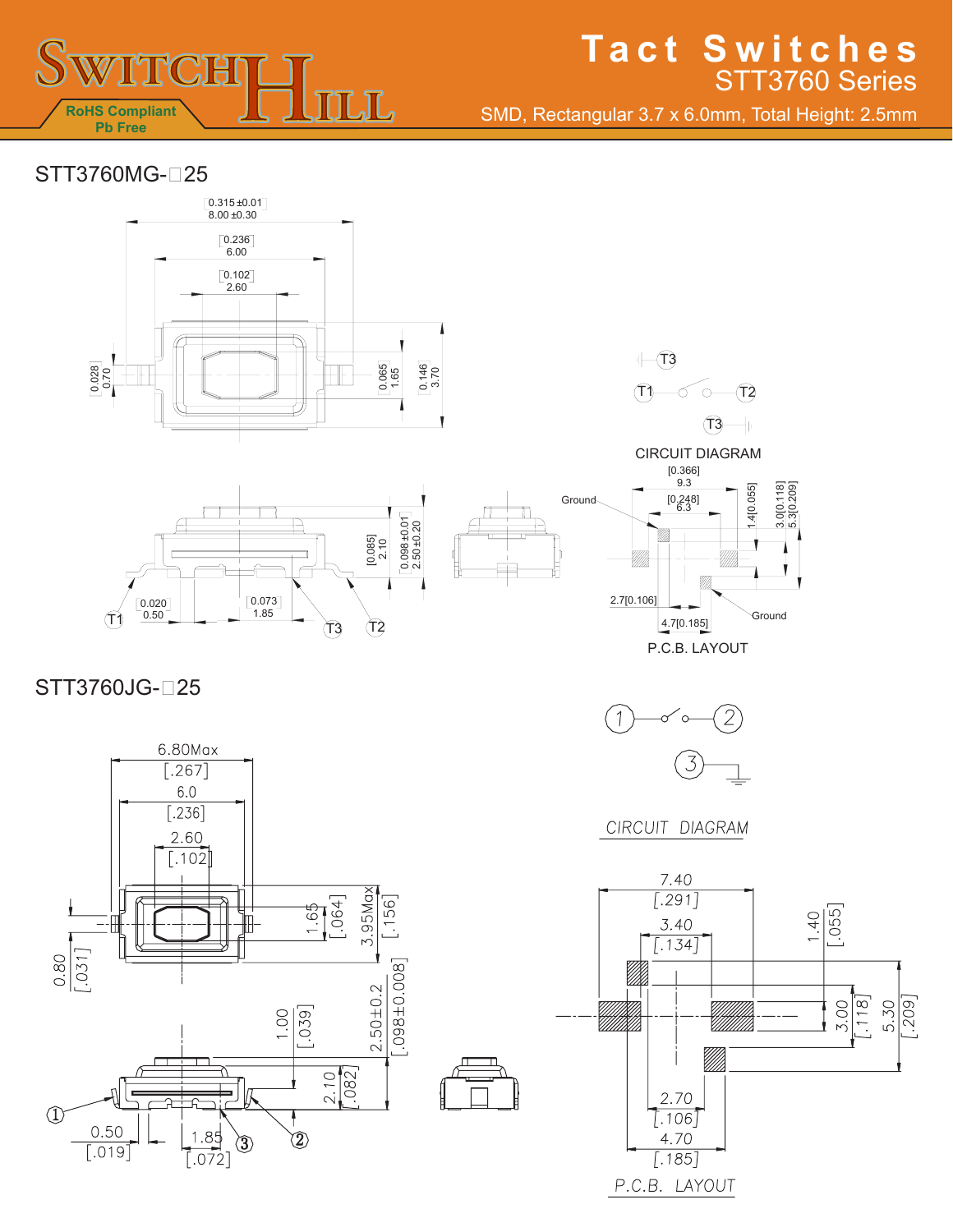

# **Tact Switches Tact Switches**STT3760 Series

SMD, Rectangular 3.7 x 6.0mm, Total Height: 2.5mm

## STT3760J-25

P.C.B. LAYOUT









SCHEMATIC



STT3760M-□25

P.C.B. LAYOUT









SCHEMATIC